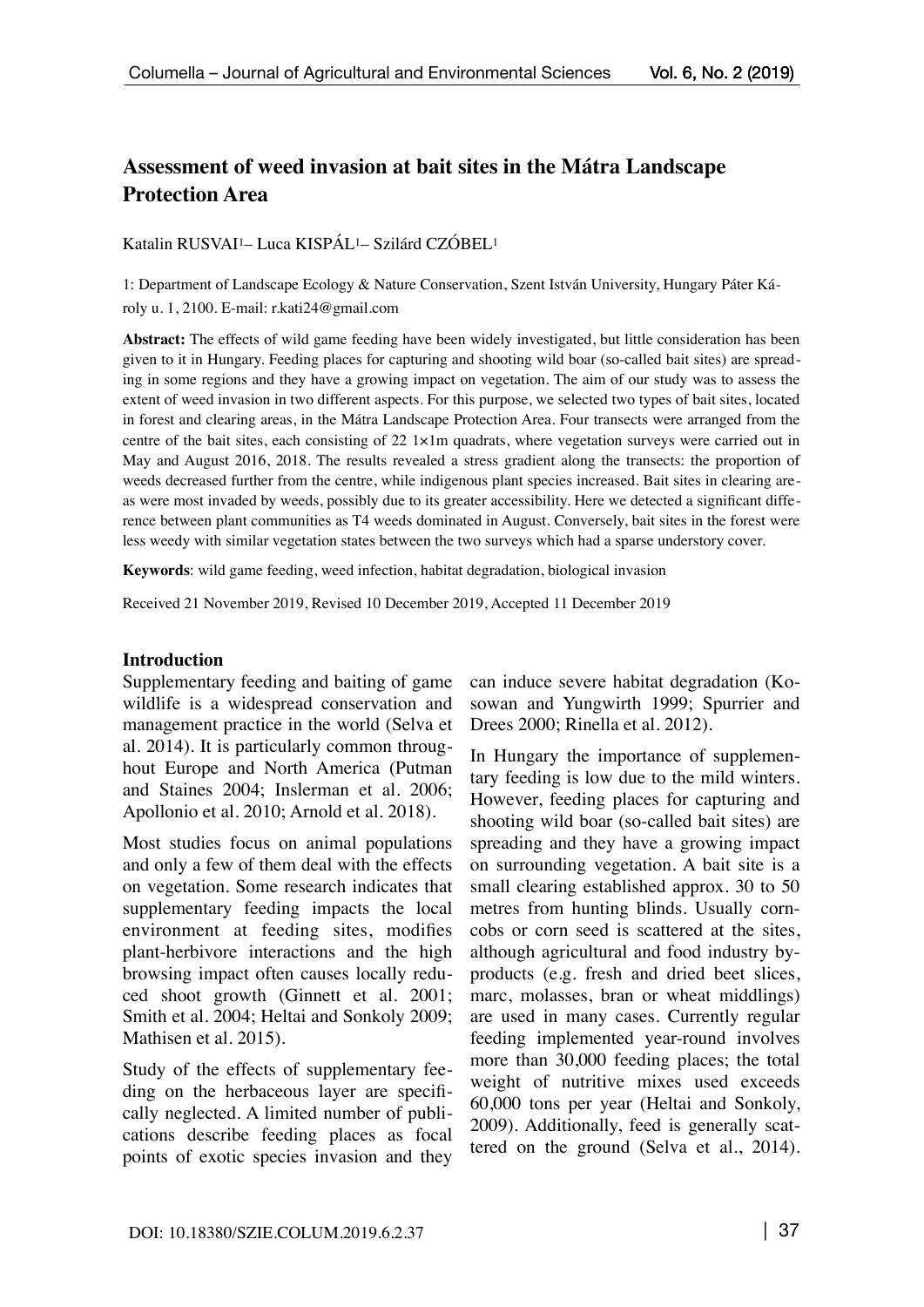Taking into consideration that agricultural products – in particular cereals – contain weed seeds (Fay, 1990; Shimizu, 1998; van Barneveld, 1999; Shimono 2008; Wilson et al, 2016; Gervilla et al, 2019) it can lead to the invasion of noxious weed species in natural habitats. Furthermore, detrimental impacts are enhanced by anthropogenic activity due to feeding, increased game density, bare and degraded soil and increased availability of nutrients. This clearly indicates the potential dangers of frequent bait use and related placement of animal feed contaminated by weed seeds. Though, weed invasion typically extends to the intermediate environment of the bait sites (Rusvai 2018), valuable habitat patches can also be destroyed and bait sites may be the focal points of biological invasions. Strong evidence of this was found by a national survey according to which annual ragweed (*Ambrosia artemisiifolia*) was present in almost all of the nearly one hundred feeding places included in that study (Hirka and Csóka 2009).

The aim of our study was the spatial and temporal investigation of the effects of the bait sites on the herbaceous layer in the Mátra Landscape Protection Area. We examined two types of bait sites; three bait sites were in clearing areas and three bait sites in forests. Vegetation surveys were carried out in two parts, in May and August of 2016 and 2018. We hypothesized (i) a stress gradient along the transects where the proportion of weeds decreased from the centre of the bait sites, while the natural species increased. (ii) There would be differences between the weed invasion of bait types and (iii) we assumed a temporal difference in plant communities where there would be more weed species in August than in May.

## **Materials and Methods**

# *Study area*

The study was carried out in a typical Central European low mountain region, in the Mátra Landscape Protection Area. Mátra is part of the North Hungarian Mountain Range. The study sites belong to a submontane region. Depending on the altitude mean annual temperature vary between 6.0 and 8.0°C. Annual precipitation at the highest peaks and lower slopes is approx. 800 to 850 mm and 600 to 700 mm. Fast-flowing mountain streams can mainly be found at higher altitudes, while water shortage can be experienced in the southern slopes (Földváry, 1988; Bereczki et al., 2014).

|           |        |                   | 2016                                                 | 2018              |                                                      |  |
|-----------|--------|-------------------|------------------------------------------------------|-------------------|------------------------------------------------------|--|
|           |        | No. of<br>species | The proportion of degra-<br>dation indicator species | No. of<br>species | The proportion of degra-<br>dation indicator species |  |
| C average | May    | 57,7              | 28.1%                                                | 64.0              | 34.1%                                                |  |
|           | August | 60,3              | 34,7%                                                | 59,7              | 37,7%                                                |  |
| F average | May    | 43,3              | 19,7%                                                | 34,7              | 21,5%                                                |  |
|           | August | 45,3              | 25,3%                                                | 35,0              | 22,9%                                                |  |

*Table 1*. Species number and the proportion of the degradation indicator species on the bait sites (bait sites average in the examined aspects)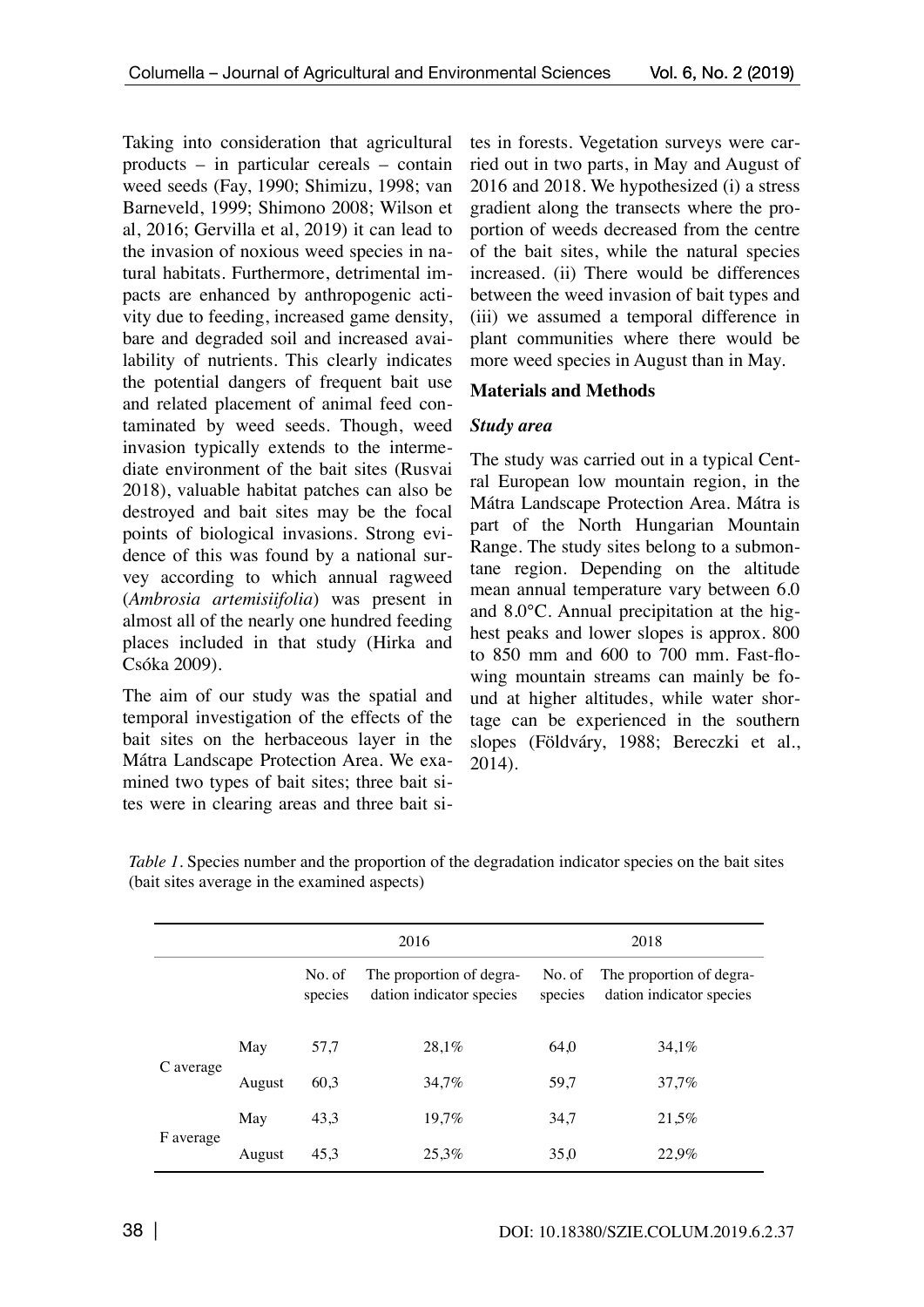| 2018           |        | Cumulative<br>The 3 most abundant degradation indicator<br>species and their cumulative coverage $(\%)$<br>coverage of<br>the degrada-<br>tion indicator<br>species (%) |                      |                |                |
|----------------|--------|-------------------------------------------------------------------------------------------------------------------------------------------------------------------------|----------------------|----------------|----------------|
|                |        |                                                                                                                                                                         | 1.                   | 2.             | 3.             |
| C1             | May    | 765                                                                                                                                                                     | Polavi (273)         | Capbur (221)   | Cynoff $(87)$  |
|                | August | 2603                                                                                                                                                                    | Xanspi (909)         | Polavi (700)   | Datstr $(604)$ |
| C <sub>2</sub> | May    | 1645                                                                                                                                                                    | Capbur (599)         | Broste $(336)$ | Polavi (285)   |
|                | August | 2171                                                                                                                                                                    | Polavi (967)         | Triino $(603)$ | Xanspi (222)   |
| C <sub>3</sub> | May    | 3896                                                                                                                                                                    | <b>Broste</b> (1350) | Polavi (1025)  | Capbur (423)   |
|                | August | 2870                                                                                                                                                                    | Polavi (1334)        | Broste (794)   | Balnig (252)   |
| F1             | May    | 12                                                                                                                                                                      | Helann (5)           | Ambart (5)     | Galapa (1)     |
|                | August | 10                                                                                                                                                                      | Ambart (5)           | Polavi (4)     | Galapa (1)     |
| F <sub>2</sub> | May    | 100                                                                                                                                                                     | Conarv (43)          | Rumeri (26)    | Polavi (15)    |
|                | August | 88                                                                                                                                                                      | Conary (28)          | Polavi (17)    | Rumeri (16)    |
| F <sub>3</sub> | May    | 94                                                                                                                                                                      | Rumeri (43)          | Chealb $(14)$  | Polavi (9)     |
|                | August | 92                                                                                                                                                                      | Chealb $(20)$        | Rumcri (19)    | Polavi (18)    |

*Table 2.* The most abundant degradation indicator species and their cumulative coverage on the bait sites

The examined area was located at lower elevation of the mountain, near Markaz that belongs to the oak forest belt. The forests are mainly semi-natural, dominated with mainly commercial forestry tree species and characterized by intensive wild game management. The majority of the area is part of the hunting grounds of Egererdő Zrt, while other hunting societies and communities undertake hunting and wildlife management tasks in the remaining forest. Main wild species are wild boar (*Sus scrofa*), mouflon (*Ovis aries*), European roe deer (*Capreolus capreolus*) and red deer (*Cervus elaphus*) (Katona et al., 2011).

#### *Field experiment*

We selected two types of bait sites, located in forest areas (F1, F2, F3) and in clearing areas (C1, C2, C3). Four transects were arranged from the centre of the bait sites, each consisting of 22 1 m2 tangential quadrats, in which vegetation surveys were carried out with visual estimation of percentage cover.

The transects were directed in four directions with a relative angle of 90 degrees. The first direction was determined by a random number generator set between 0 and 360 degrees. In case a species was represented in a quadrat its value was at least 1%. Depending on the vegetation density abundance values may have exceeded 100%. Centres of the bait sites were determined by the actual placement of the feed station, clearly visible in each case.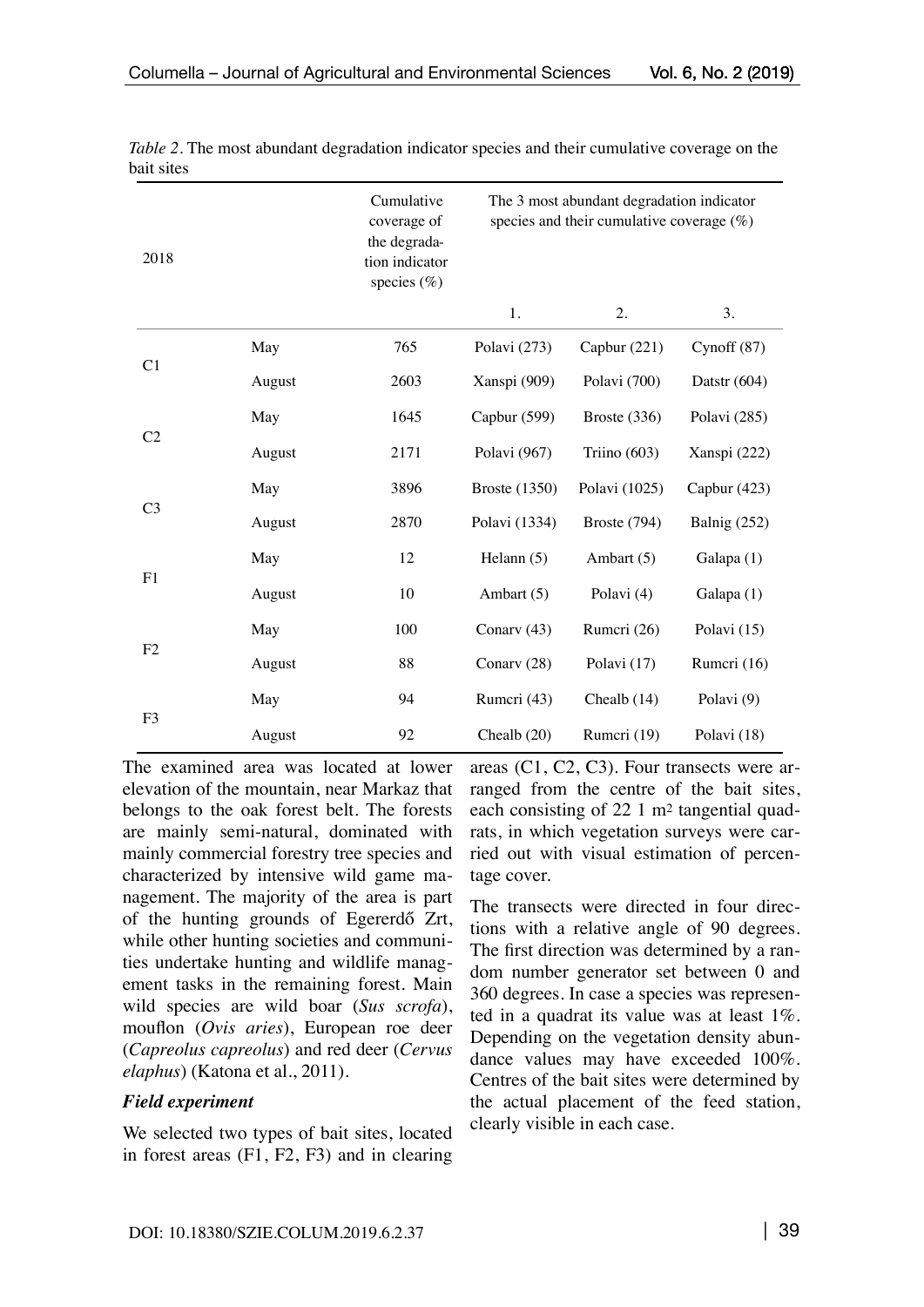The survey was carried out in May and August 2016 and 2018 with 3-3 repetitions per bait sites. Altogether, 88 (4×22) quadrats were set down and examined for each bait site. 528 and 1056 examination units were checked in one examination period and during the entire survey.

## **Results**

A total of 175 plant species were surveyed in the study sites (6 bait sites, 2 months, 2 years) with more than a quarter (28,6%) of degradation indicator species according to the Borhidi ecological indicator value categories (Borhidi 1995). The proportion of degradation indicator species was always higher in the clearings than in the forest (ii), and in general it was higher in August than in May (iii) (*Table 1.*). The average proportion of degradation indicator species in the clearing was more than one third of the species. The maximum was 44,4% (C3, 2018 August). This proportion was lower in the forests. The average was about quarter of the species, and the maximum was only 34,7% (F2, 2016 August). The species count was also different. It was always higher in the clearings with a maximum of 77 species in C1 (2018 May). While in the forest we found 28 species (F1, 2018 August) and the maximum was only 49 species (F2, 2016 May). The number of plant species was highly variable during the examined months. It can be explained by the typical weather conditions and life form characteristics of the plants.

The interannual difference was not remarkable, but 2018 was slightly more wet, and it improved the conditions of weed germination in clearing areas with high sunlight exposure. This might be the reason for the higher proportion of degradation indicator species. In the forest, the high level of groundwater along with the high canopy closure discouraged growth of plant species, resulting in a decrease in species number and in weed proportion as well.



*Figure 1*. The average proportion of degradation and naturalness indicator species in quadrats (C1, 2018 August)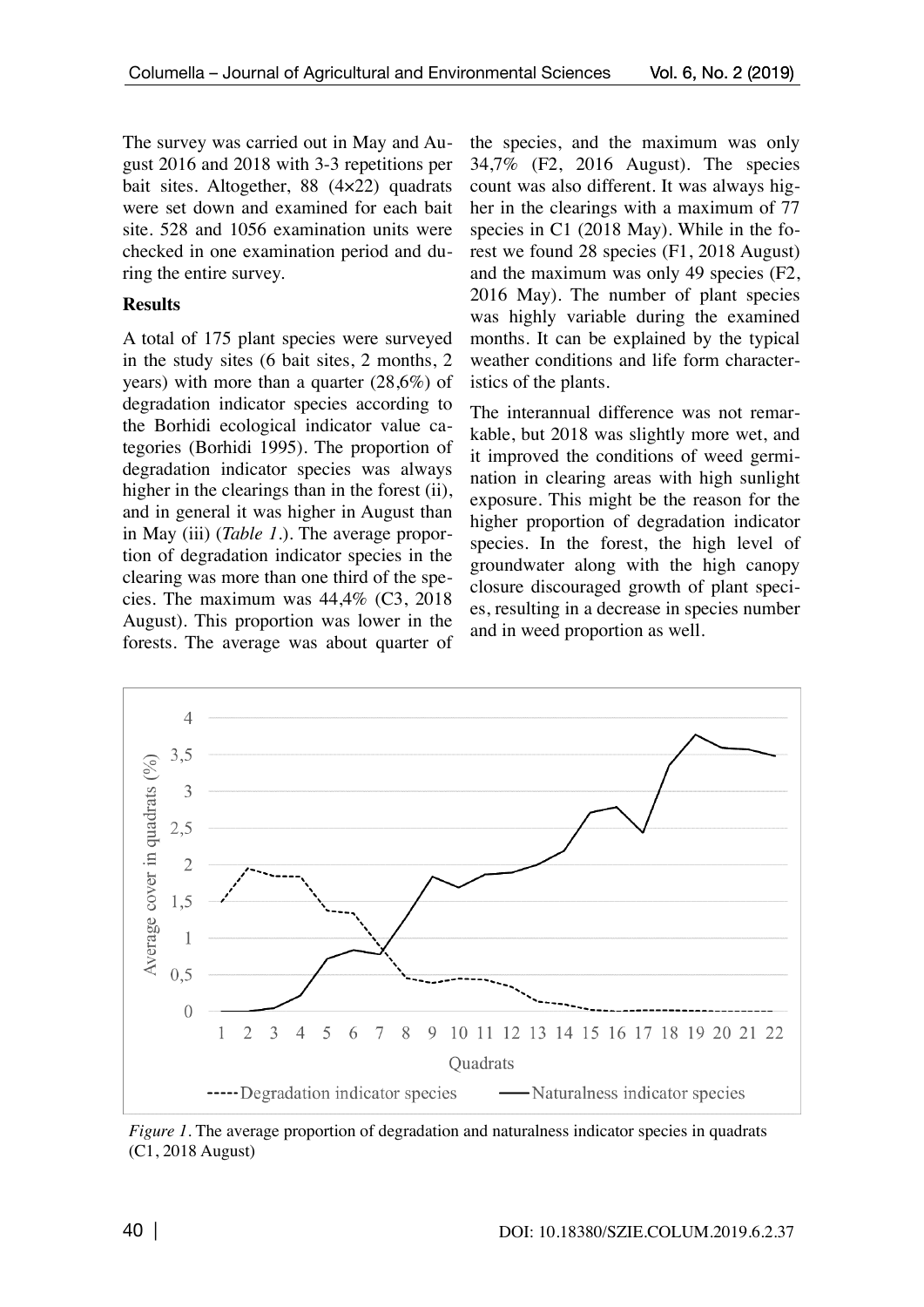

*Figure 2.* The cover of the degradation indicator species in quadrats (C2, 2018 August; rows: the 4 transects; columns: the 22 quadrats)

Focusing the species rank based on their cumulative coverage (*Table 2.*), it is clear that weed species were dominant in August not only by species count but in abundance as well (iii). The most abundant weed species in May were T1 and T2 weeds, e.g. *Capsella bursa-pastoris* and *Bromus sterilis*. In August, T4 weeds dominated (e.g. *Polygonum aviculare*, *Xanthium spinosum* and *Datura stramonium*) in the clearings. Additionally, it is evident that bait sites in the clearings were the most weed infected. In these places the cumulative cover of the degradation species was very high and, in general, it continued to increase in August. Forest bait sites were less weedy, their state was similar in the two surveys with a low cover of degradation indicator species and a sparse understory cover.

We could confirm the stress gradient hypotheses (i) over the two years, in all aspects and at all bait sites. If we consider the average number of the degradation and naturalness indicator species in the quadrats, it is clear that the number of the degradation indicator species is the highest in the centre of the bait sites and it decreases with distance. Naturalness indicators became dominant from the 8th to 10th meter (*Figure 1.*).

The stress gradient can also be detected based on species abundance (i). This was evident at all of the feeding sites and most significant at bait sites in the clearings. If we look at the cover of degradation indicator species in the quadrats (from the total

cover per sites), it is clear that the abundance of the degradation indicator species is very high, often 100%, in the centre and it decreased with distance (*Figure 2.*).

#### **Discussion**

Based on the survey of the bait sites in the Mátra Landscape Protection Area, it can be concluded that the bait sites can cause significant degradation in natural habitats. Weed invasion typically extends to the immediate environment of the bait sites. We detected a stress gradient along the transects, originating from the centre of the bait sites. In general, the degradation indicator species are present in higher abundance only until the 8th-10th meter. Then it almost disappears and the natural plant species become dominant. Rinella et al. (2012) and Mathisen et al. (2015) had similar results. They examined the effects of supplemental winter feeding and they found that the degradation did not appear to extend great distances. Lloyd et al. (2006) also found that the invasive and dangerous weedy species are present only near to touristic structures similar to bait sites.

We found a significant difference between the invasiveness of examined sites. Forest bait sites were less weedy and had a sparse understorey in the two examined aspects, possibly due to the dense canopy closure (Honnay et al. 2002; Ibáñez et al. 2009; Burst et al. 2017). However, bait sites in the clearings proved to be highly degraded. The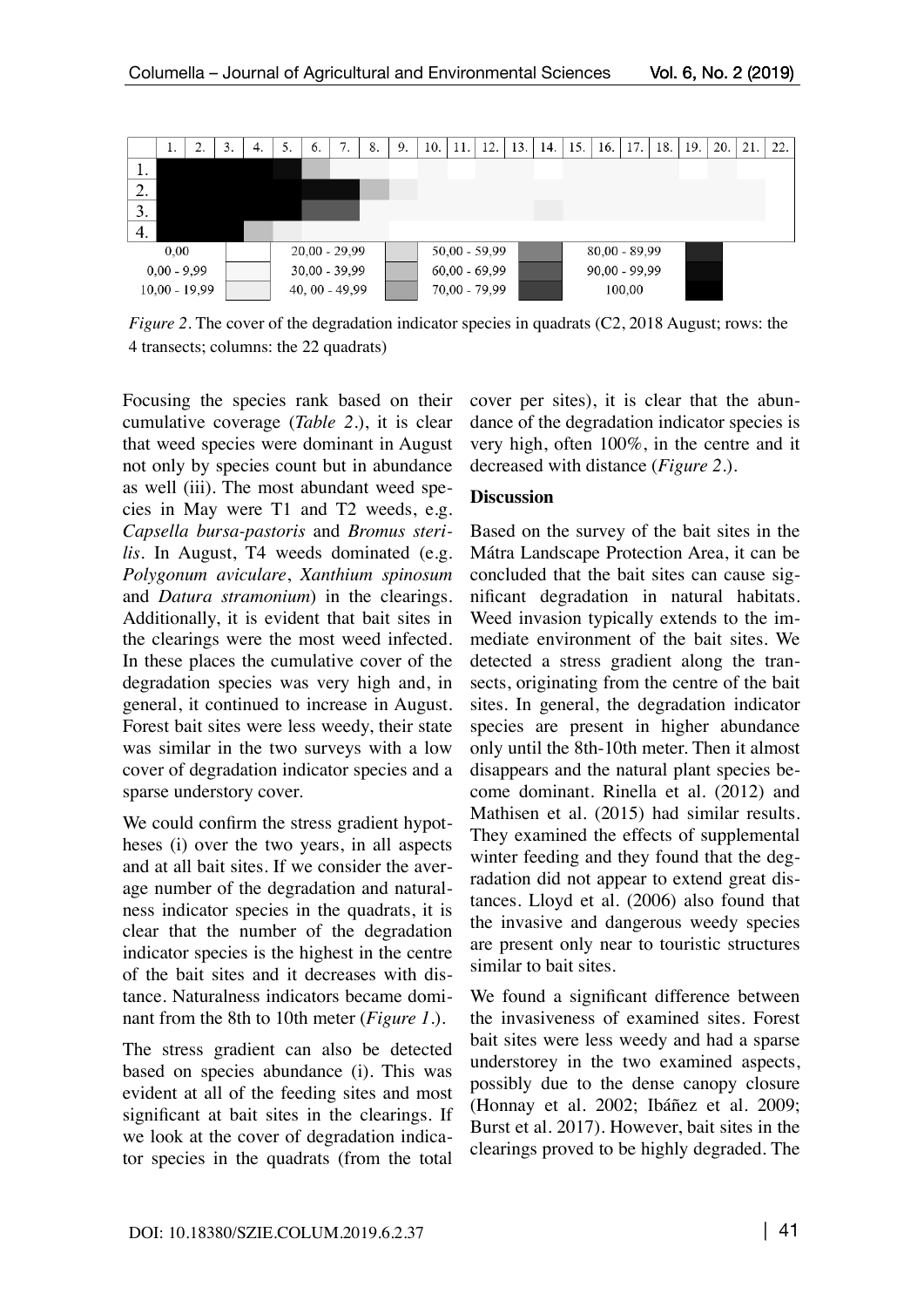stress gradient mentioned and the temporal variables between the examined aspects were more prevalent on these sites due to greater accessibility (Wesson and Waering, 1969; Pons, 2000).

Consequently, if feeding sites are located in small, valuable habitat patches (such as the examined forest clearings), degradation of their vegetation, species loss or the complete loss of habitat can happen and bait sites may be the focal points of biological invasions. Therefore, we recommend the regulation of the quantity and quality of forages

used at bait sites and the revision of related laws. However, it is also suggested that bait sites mainly be positioned in forests, and possibly not in clearings or near protected areas.

### **Acknowledgements**

This research was supported by the ÚNKP-19-3-I New National Excellence Program of the Ministry for Innovation and Technology. We are grateful to Lyndre Nel, PhD student, Szent István University for English proofreading.

# **References**

- Apollonio, M., Andersen, R., Putman, R. (2010): European ungulates and their management in the 21st century. New York: Cambridge University Press. pp. 618. ISBN-13: 978-0521760614.
- Arnold, J.M., Gerhardt, P. Steyaert, S.M.J.G., Hochbichler, E., Hacklander, K. (2018): Diversionary feeding can reduce red deer habitat selection pressure on vulnerable forest stands, but is not a panacea for red deer damage. Forest Ecology and Management. 407: 1. 166-173. DOI: http://dx.doi.org/10.1016/j.foreco.2017.10.050
- Bereczki, K., Ódor, P., Csóka, Gy., Mag, Zs., Báldi, A. (2014): Effects of forest heterogeneity on the efficiency of caterpillar control service provided by birds in temperate oak forests, Forest Ecology and Management. 327: 96-105 https://doi.org/10.1016/j.foreco.2014.05.001
- Borhidi, A. (1995): Social behavior types, the naturalness and relative ecological indicator values of the higher plants in the Hungarian Flora. Acta Botanica Hungarica. 39: 1-2. 97-181.
- Burst, M., Chauchard, S., Dupouey, J.-L., Amiaud, B. (2017): Interactive effects of land-use change and distance-to-edge on the distribution of species in plant communities at the forest-grassland interface. Journal of Vegetation Science. 28: 3. 515–526. DOI: https://doi.org/10.1111/ jvs.12501
- Fay, P.K. (1990): A brief overview of the biology and distribution of weeds of wheat. In: Systems of Weed Control in Wheat in North America (ed. WW DONALD), 35–50. Weed Science Society of America, Champaign, IL, USA.
- Földvary, G.Z. (1988): Geology of the Carpathian Region. World Scientific Publishing Co.Pte. Ltd., Singapore. 573 pp.
- Gervilla, C., Rita, J., Cursach, J. (2019): Contaminant seeds in imported crop seed lots: a non-negligible human-mediated pathway for introduction of plant species to islands. Weed Research. 59: 3. 245-253. https://doi.org/10.1111/wre.12362
- Ginnett, T.F., Owens, M.K., Cooper, S.M., Cooper, R.M. (2001): Effects of deer feeders on home range size, use of space, and vegetation utilization of white-tailed deer. Pages 46-47 in Texas Chapter The Wildlife Society. Annual Meeting Abstracts. College Station, Texas.
- Heltai, M., Sonkoly, K. (2009): A takarmányozás szerepe és lehetőségei a vadgazdálkodásban (Irodalmi áttekintés) /In Hungarian/. Animal welfare, ethology and housing systems. 5: 1. pp. 22.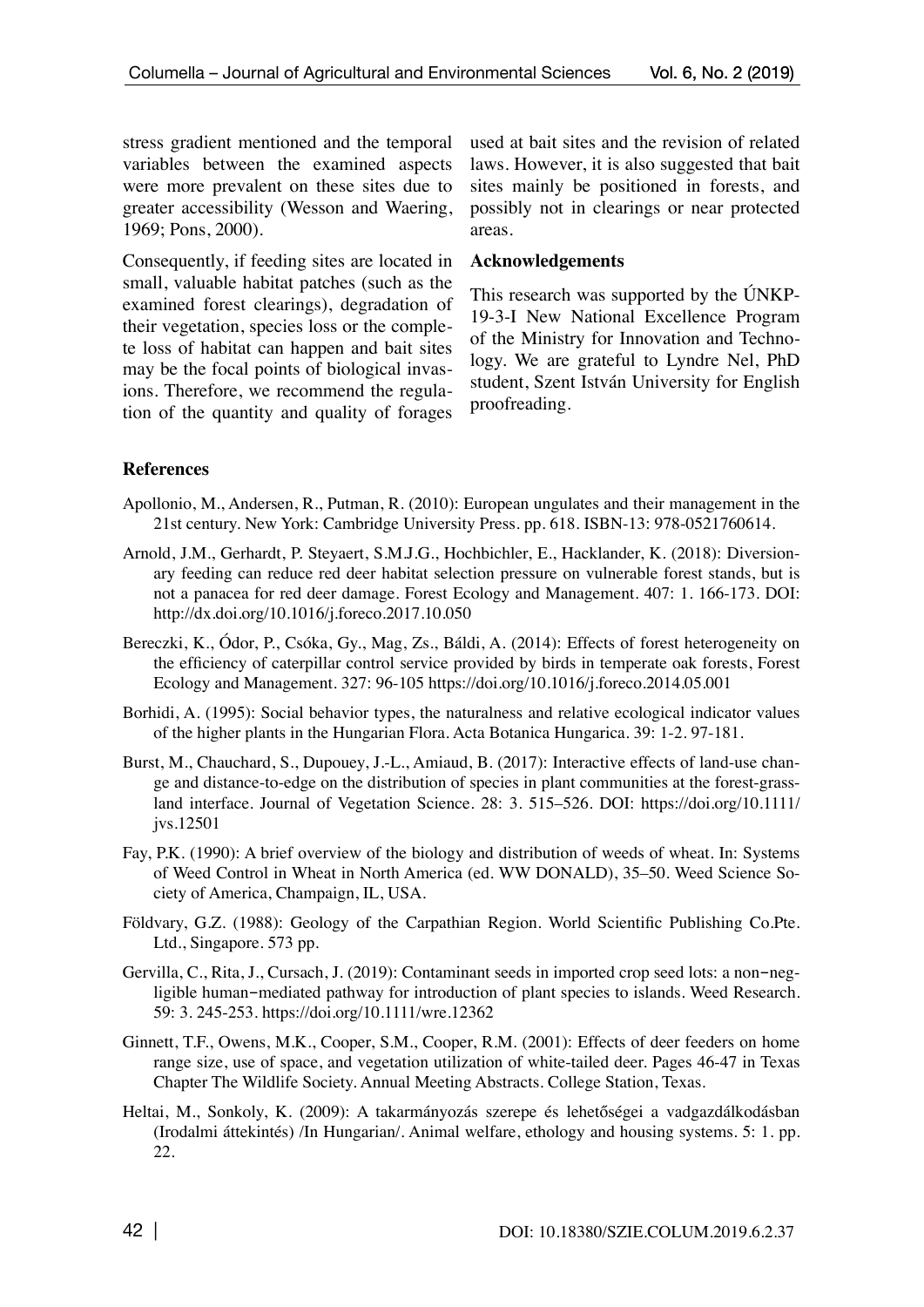- Honnay, O., Verheyen, K., Hermy, M. (2002): Permeability of ancient forest edges for weedy plant species invasion. Forest Ecology and Management. 161: 1-3. 109-122. DOI: https://doi.org/ 10.1016/S0378-1127(01)00490-X
- Ibáñez, I., Silander, J.A., Allen, J.M., Treanor, S.A., Wilson, A. (2009): Identifying hotspots for plant invasions and forecasting focal points of further spread. Journal of Applied Ecology. 46: 6. 1219-1228. DOI: https://doi.org/10.1111/j.1365-2664.2009.01736.x
- Inslerman, R.A., Miller, J.E., Baker, D.L., Kennamer, J.E., Cumberland, R. (2006): Baiting and supplemental feeding of game wildlife species. The Wildlife Society Technical Reviews. 06-1.
- Katona, K., Szemethy, L., Csányi, S. (2011): Forest management practices and forest sensitivity to game damage in Hungary. Hungarian Agricultural Research 1, 12–16.
- Kosowan, A., Yungwirth, F. (1999): Canada thistle survey summary. East Boreal. Ecoregion, Saskatchewan Environment.
- Lloyd, K.M, Lee, W.G., Walker, S. (2006): Takahe Valley Hut: a focal point for weed invasion in an isolated area of Fiordland National Park, New Zealand. New Zealand Journal of Ecology. 30: 3. 371-375
- Mathisen, K.M., Rèmy, A., Skarpe, C. (2015): Shoot growth responses at supplementary feeding stations for moose in Norway. Alces. 51: 1. 123-133.
- Pons, T.L. (2000): Seed responses to light. In: Seeds: The Ecology of Regeneration in Plant Communities, 2nd edn (ed. by Fenner M.). CAB International, New York, 237-260. DOI: https:// doi.org/10.1093/aob/mcf038
- Putman, R.J., Staines, B.W. (2004): Supplementary winter feeding of wild red deer Cervus elaphus in Europe and North America: justifications, feeding practice and effectiveness. Mammal Review. 34: 4. 285–306. DOI: https://doi.org/10.1111/j.1365-2907.2004.00044.x
- Rinella, M.J., Dean, R., Vavra, M., Parks, C.G. (2012): Vegetation responses to supplemental winter feeding of elk in western Wyoming. Western North American Naturalist. 72: 1. 78–83. DOI: https://doi.org/10.3398/064.072.0109
- Rusvai, K. (2018): A szórók gyomfertőzöttségének vizsgálata a Mátrai Tájvédelmi Körzetben. Diplomadolgozat /In Hungarian/. Gödöllő. pp. 64.
- Selva, N., Berezowska, C.T., Elguero C.I. (2014): Unforeseen Effects of Supplementary Feeding: Ungulate Baiting Sites as Hotspots for Ground-Nest Predation. PLoS One. 9: 3. e90740. https://doi.org/10.1371/journal.pone.0090740
- Shimizu, N. (1998): Recent situation of invasion and diffusion of alien weeds and its control. Japanese Journal of Ecology. 48: 1. 79–85. https://doi.org/10.18960/seitai.48.1\_79
- Shimono, Y., Konuma, A. (2008): Effects of human-mediated processes on weed species composition in internationally traded grain commodities. Weed Research. 48: 1. 10-18. https:// doi.org/10.1111/j.1365-3180.2008.00605.x
- Smith, B.L., Cole, E.C., Dobkin, D.S. (2004): Imperfect pasture. A century of change at the National Elk, Refuge in Jackson Hole, Wyoming. Grand Teton Natural History Association, Moose, Wyoming, USA. ISBN: 9-78931-895586.
- Spurrier, C., Drees, L. (2000): Hostile takeovers in America: invasive species in wildlands and waterways. Transactions of the 65th North American Wildlife And Natural Resources Conference. 65: 315-325.
- van Barneveld R. J. (1999): Physical and chemical contaminants in grains used in livestock feeds. Australian Journal of Agricultural Research. 50: 5. 807-824. https://doi.org/10.1071/AR98168